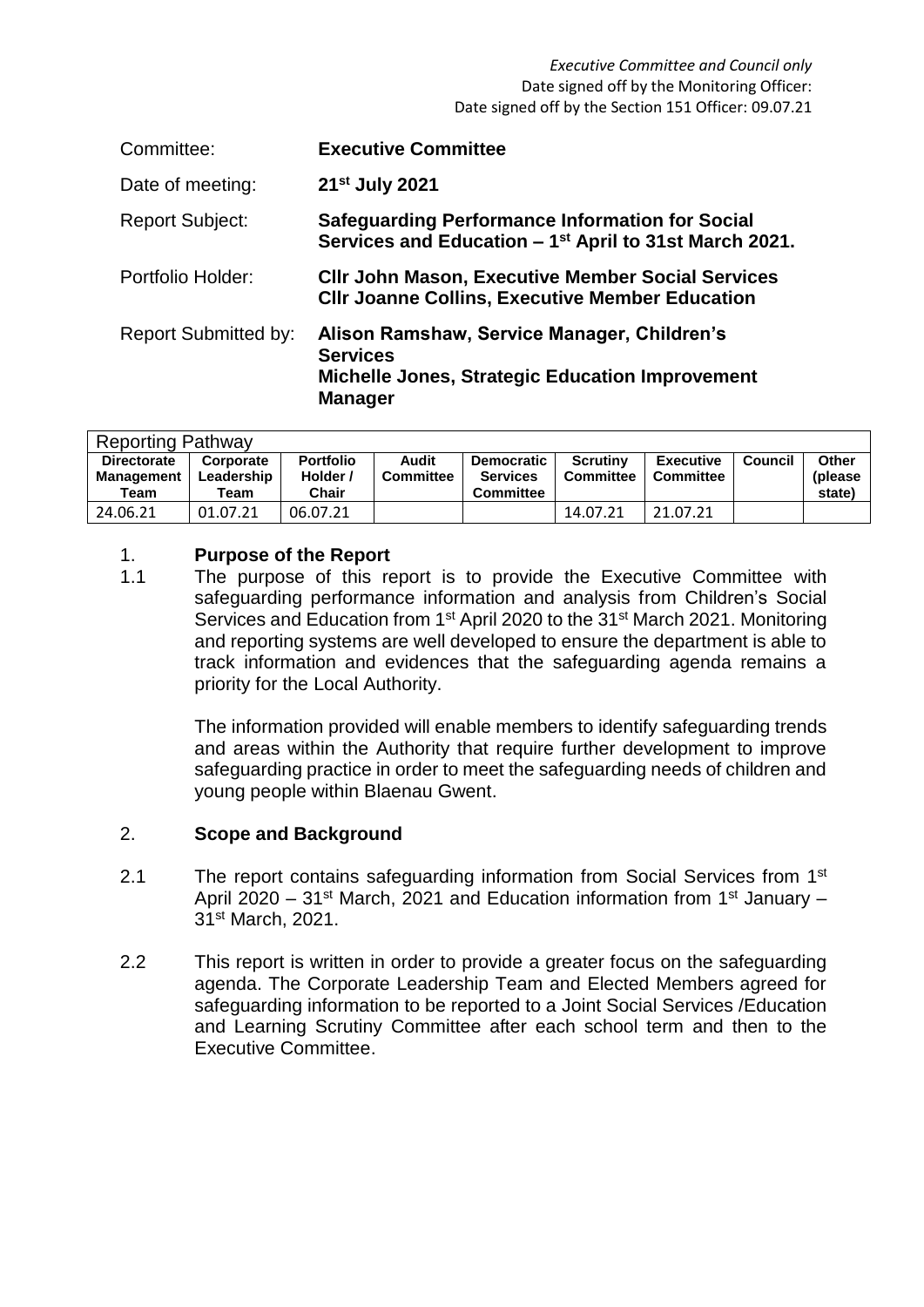## 3. **Options for Recommendation**

### 3.1 Having scrutinised the information members can Option 1 Accept the approach and information detailed in the report provided Option 2 Consider the information provided and provide comments on where improvement can be made to the current monitoring processes.

### 4. **Evidence of how does this topic supports the achievement of the Corporate Plan / Statutory Responsibilities / Blaenau Gwent Well-being Plan**

The Safeguarding agenda is considered as part of the Council's Corporate Strategies that includes:

- Corporate Plan
- Single Integrated Plan
- Corporate Risk Register
- Safe Reduction of CLA Strategy
- Early Intervention and Prevention Strategy

Social Services work to a number of regional and national safeguarding procedures which can be located on the South East Wales Safeguarding Children's Board website: **http:/sewsc.org.uk**

### 5. **Implications Against Each Option**

#### 5.1 *Impact on Budget (short and long term impact)*

There is no impact on the budget both in the short and long

#### 5.2 *Risk including Mitigating Actions*

The Directorate Risk register identifies the highest risks for the Social Services Department. These are monitored as part of the quarterly report of the Director of Social Services.

#### 6. **Supporting Evidence**

#### 6.1 **Performance Information and Data (see Appendix 1)**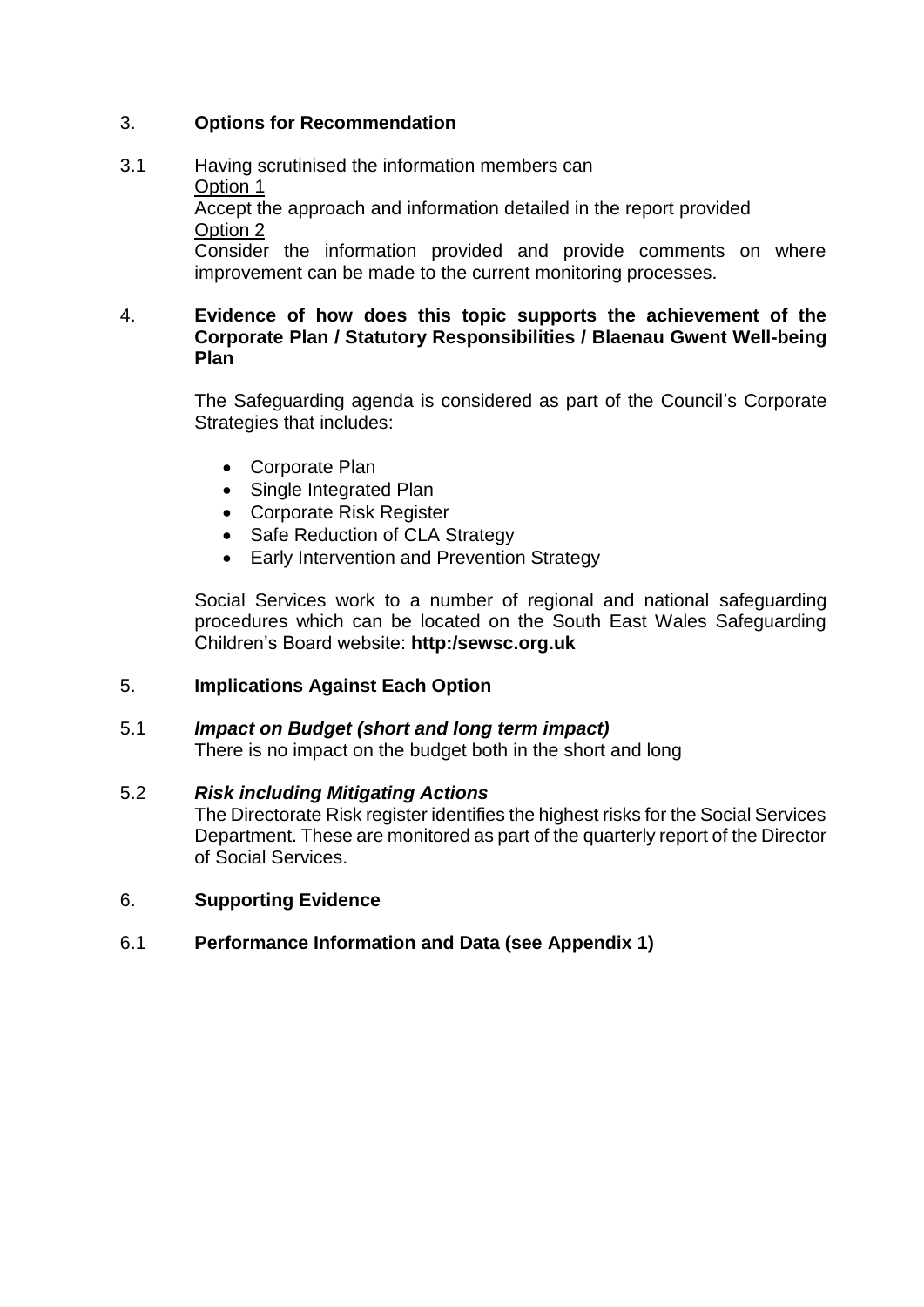#### 6.2 *Social Services*

#### 6.2.1 **Referrals to Social Services**

**Figure 1:1** Shows the number of referrals made to social services. The chart demonstrates a slight increase in referrals during Q1 (*1,113*) and further increases in Q2 (1,292), Q3 (*1,363*) and Q4 (1,368). The data indicates a levelling off of referral rates for Q4 although the rise in referrals from the start of the year through to the end of the year is currently being monitored and similar pictures have been observed across neighbouring authorities. The COVID pandemic is likely to have had an impact on families and may be a reason for the rise.

**Figure 1.2:** Shows the source of the referrals. As in previous quarters, police remain the highest referring agency (40%% in Q1, 39% in Q2, 35% in Q3) and 36% in Q4), followed by Health (17%) and followed by Individuals (12%).

**Figure 1.3:** shows the numbers of referrals received into the department on open cases. During Q1 the number increased to 824 from 817 in Q2 this number increased to 981 in Q3, and 1,055 in Q4. Again the COVID pandemic is the likely cause for rise in referrals on open cases. The LA rag rated open cases during the first lockdown and when services resumed in line with WG guidance the LA did experience more families requiring intervention and support as services became more available to them

#### 6.2.2 **Youth Services**

**Figure 1.4:** Shows the numbers of youth service referrals during Q's 1, 2 and 3. The figure shows that a reduction in referrals 15 in Q1 to 8 in Q4.

The youth service is an active partner on the Space Wellbeing Panel, they sit on the Steering Group as part of the Families First model and they actively participate in the South East Wales Safeguarding Local Network meetings. Multi-agency working and close partnership arrangements with the youth service ensure that safeguarding is prioritised.

#### 6.2.3 **Child Protection**

**Figure 2.2:** Gives a summary of the number of children on the child protection register the numbers of registrations and deregistration is also included. There were a total of 62 children on the child protection register in Q1 to 33 families. This accounted for an additional 1 child being registered in this quarter. The numbers of children on the child protection register increased by 14 to 76 in Q2 involving 39 families.

Q3 saw 68 children on the child protection register to 33 families, which was a decrease of 8 from the previous quarter. The number of children reduced to 52 in Q4 to 24 families. 62 in Q1 (2020)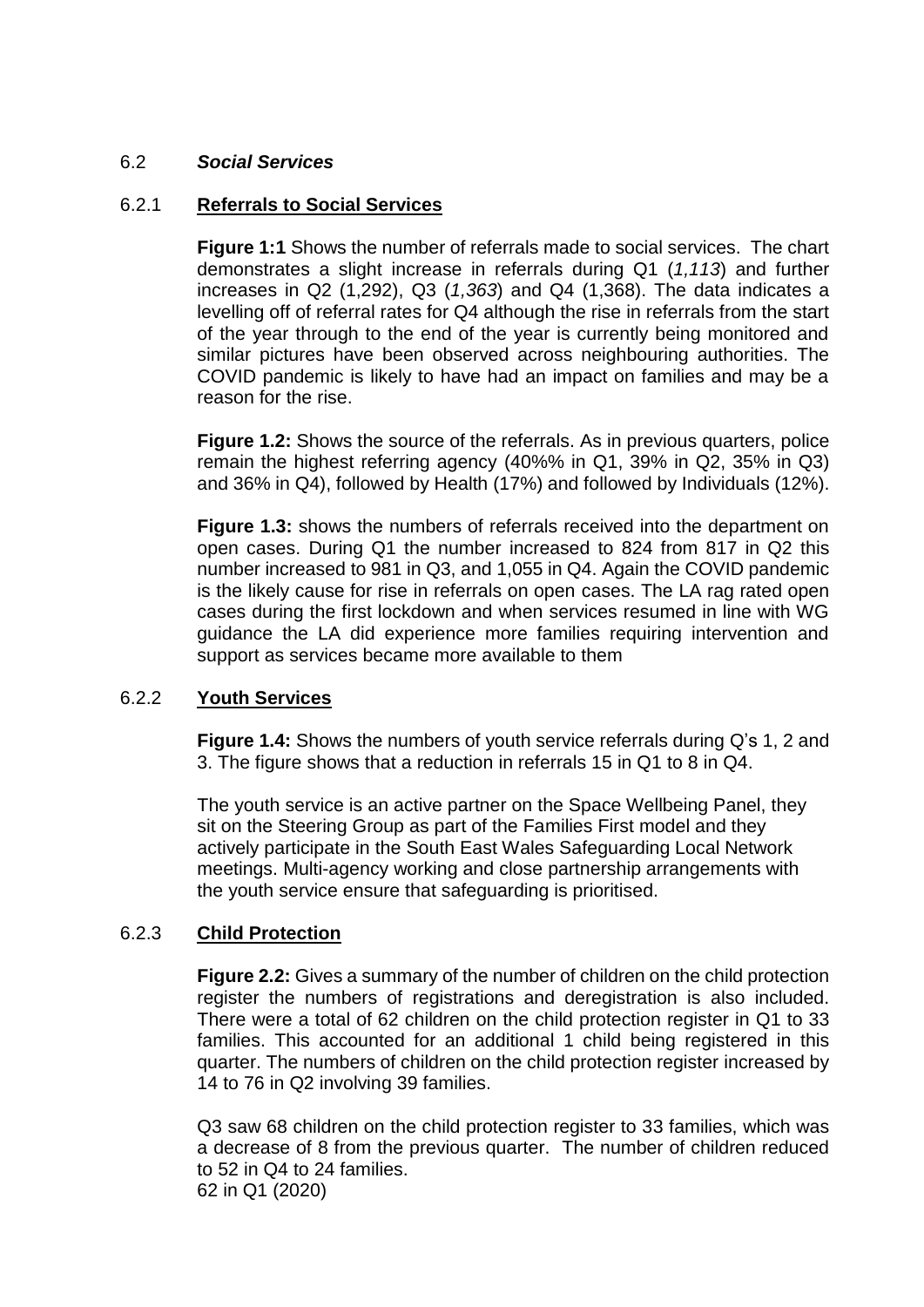76 in Q2 (2020) 68 in Q3 (2020) 52 in Q4 (2021)

The reduction in child protection registration during Q4 has been closely monitored. Children's services have been using a strengths based model of assessment and intervention and this has proved very successful in how social workers intervene with families. The strengths based model requires assessments to consider what is working well within the family and what matters to families in respect of change. Risk management is a contributing factor in the assessments and is having a very positive outcome when engaging with all family members.

**Figure 2.5:** shows the average time a child is on the CPR. The social services senior management team review all those children on the CPR for 12 months or longer to ensure there is no unnecessary drift. The data provided does not give rise to concern and is as expected.

**Figure 2.6:** gives the breakdown on both initial and review conferences. They show the numbers of conferences held the number of families involved and the outcomes in terms of registered or not.

The numbers of initial conferences increased in Q1 to 33 children to 19 families. Of the 33 children subject to child protection case conference 32 were registered.

51 review conferences were held in Q1, 23 children continued registration with 28 children who ceased to be registered.

The numbers of initial conferences held in Q2 decreased to 30 children to 16 families. Of the 30 children subject to child protection case conference 29 were registered.

45 review conferences were held in Q3 and 27 children continued registration with 18 who ceased to be registered.

The numbers of initial conferences held in Q3 decreased to 28 children to 12 families. Of the 28 children subject to child protection case conference 27 were registered.

53 review conferences were held in Q3. 26 children continued registration with 27 who ceased to be registered.

The numbers of initial conferences held in Q4 decreased to 13 children to 8 families. Of the 13 children subject to child protection case conference 12 were registered.

29 review conferences were held in Q4. 29 children continued registration with 26 who ceased to be registered.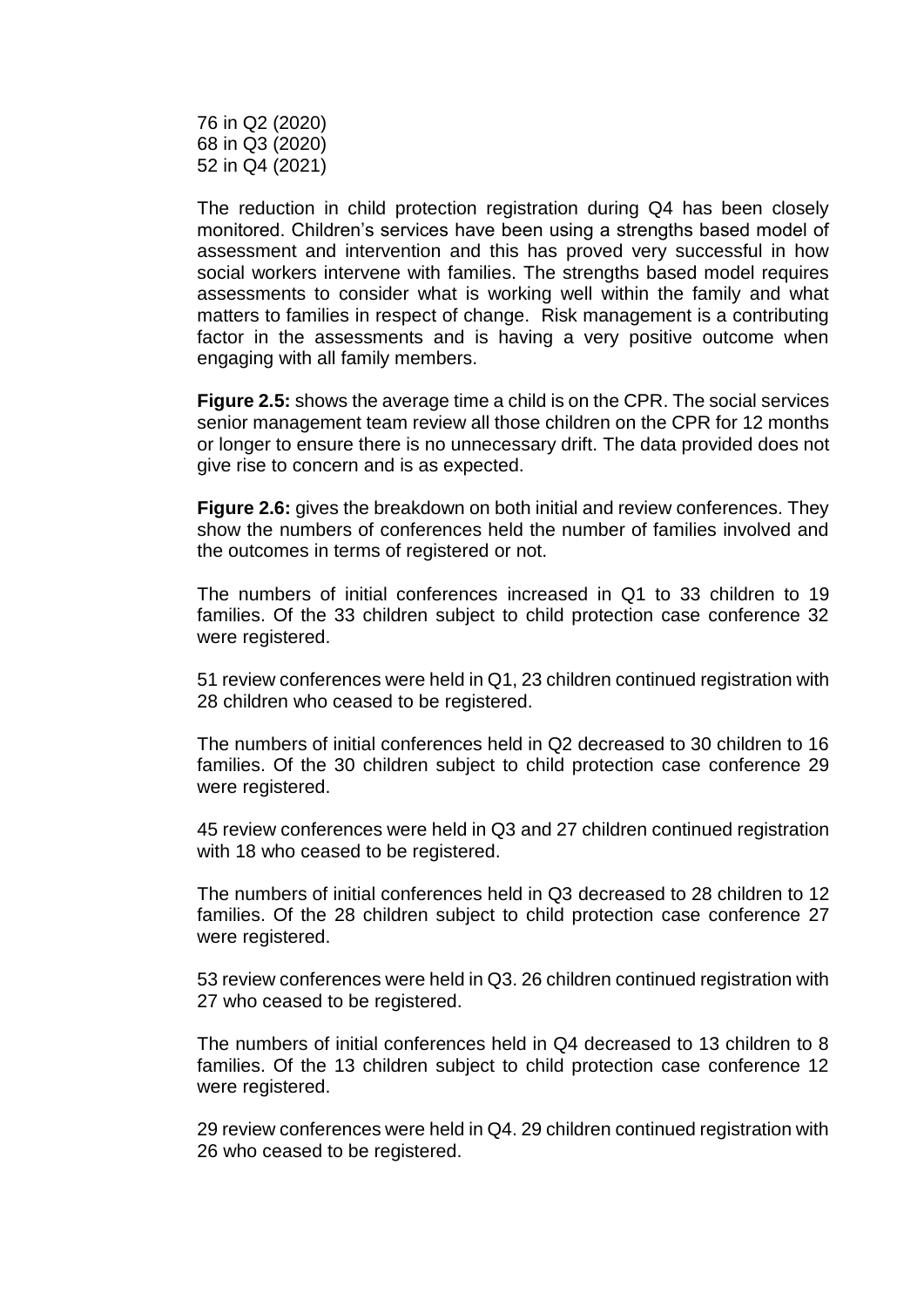**Figure 2.7:** shows the number of initial conferences held within timescales. There has been consistent practice in this area throughout Q1, Q2, Q3 and Q4, with 100% of conferences held within timescales.

**Figure 2.8:** relates to review conferences and the percentage held within timescale shows 100% for Q1 and Q4, 84.4% for Q2 and 96.2 for Q3. The data provided does not give rise to concern.

#### 6.3 **Education Information**

#### 6.3.1 **Overview**

Blaenau Gwent Council and Education Directorate is committed to ensuring that Safeguarding in Education processes are robust, fit for purpose and are being consistently applied. Through this report Members are provided with greater clarity on the extensive work that is undertaken in ensuring that safeguarding arrangements give no cause for concern and fulfil the requirements as set out in the Estyn framework for Local Government Education Services (LGES). Moving forwards the Directorate intends to review the data presented to this committee and as such it is likely that further reports will encapsulate a much broader data set.

Turning to the reporting period for this report i.e. January 2021 to March 2021, Members will be aware that schools did not commence their gradual return to face to face learning until after the February half term and as such this report is limited in the data that can be shared. However, all schools were written to at the start of the Summer term advising them that the routine data collection would be reinstated from 1<sup>st</sup> April and thus it is anticipated that moving forwards further reports will capture all data sets.

# **Bullying Incidents and Restrictive Physical Interventions (RPI)**

### 6.3.2

# **Numbers of restrictive physical interventions**

### 6.3.3

Systems are in place within the Local Authority to gather incidents when Restrictive Physical Interventions (Figure 4.1) are used in school to manage pupils' behaviour. Following each incident, the school is required to record the incident in a Bound and Numbered book and complete an incident form. The incident form is sent to the Local Authority Education Directorate where it is recorded on a central recording system.

Figure 4.1: number of RPIs used in school during the Spring Term 2021.

The number of RPIs in the Spring term was 3. This is a significant decrease from data previously reported but this reduction is to be expected during this time, as schools were closed to the majority of learners due to COVID restrictions, only partially reopening prior to the end of the Spring term.

Regular monitoring of incident forms is undertaken by the Safeguarding in Education Manager to ensure the use of physical intervention is appropriate. **Numbers of bullying incidents reported which have led to exclusions:**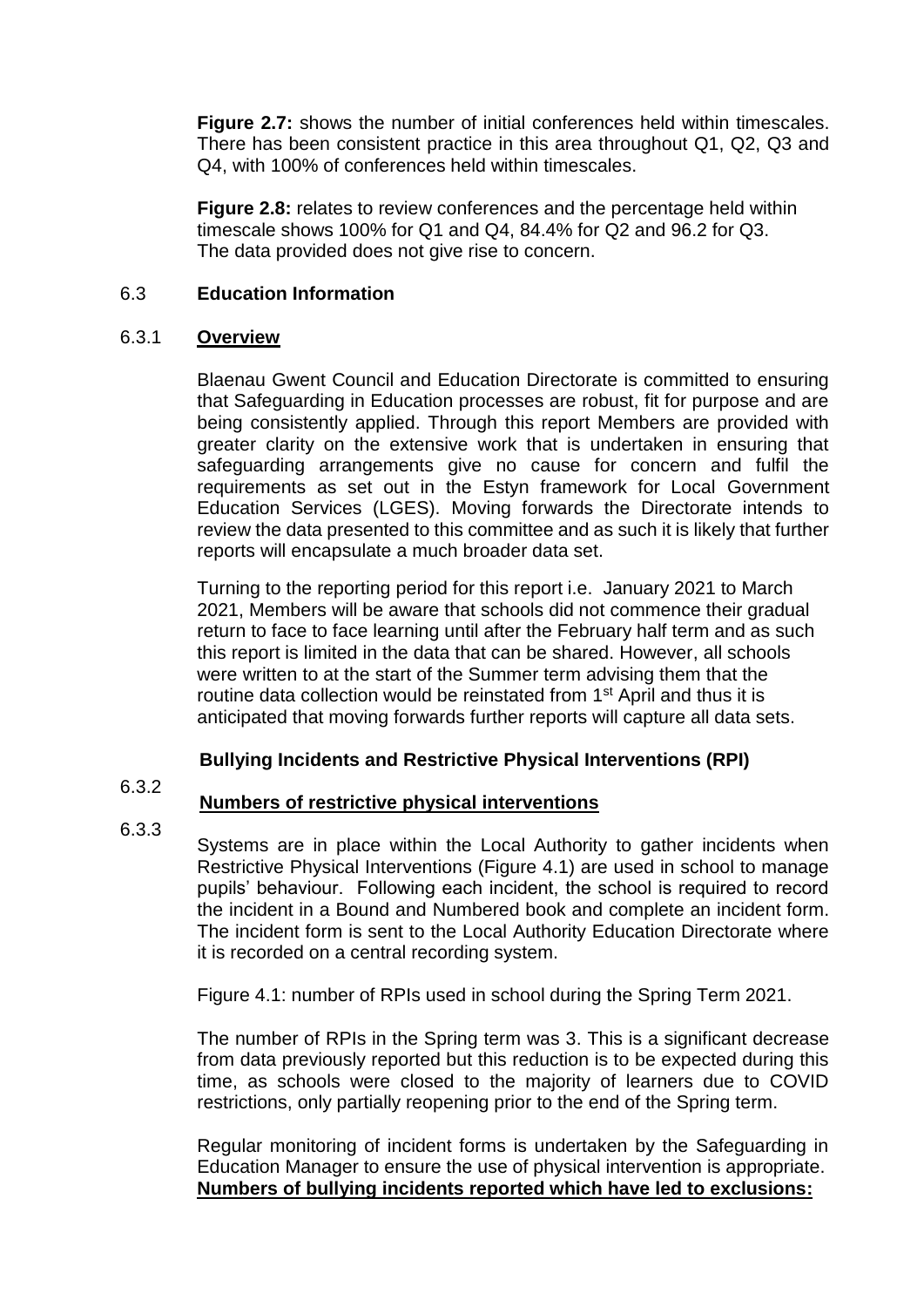Bullying has been identified by children and young people as a significant issue they face. An anti-bullying strategy has been developed by the Education Department.

**Figure 4.2** shows that between January and March there were no exclusions from school where bullying was recorded as the primary reason for the exclusion. In fact, there have been no exclusions from school for bullying since the summer term 2019.

Whilst this is an improving picture it should be noted that schools have had periods of closure since March 2020.

### **Quality Assurance Visits**

6.3.5

The Education Directorate has developed a quality assurance process across Local Government Education settings (LGES) which has been in place since September 2017.

Members will be aware through a report to this Committee that this protocol was recently reviewed and learning from visits and broader safeguarding issues has continued to inform the focus of the Safeguarding in Education Managers work.

As such, quality assurance visits to Local Government Education Settings (LGSES) include pupil and staff voice through pupil and staff discussions, scrutiny of training, policy, safe recruitment practice, and record-keeping of concerns. A "dip test of activity" Activity is undertaken by the Safeguarding in Education Manager to test the robustness of the safeguarding systems and to ascertain a level of assurance.

During the Spring Term 2021,1 out of a projected 4 QA visits took place. This was held virtually during the school closure period, which directly impacted on the remaining visits. No significant safeguarding issues were identified during this visit, providing reassurance that appropriate safeguarding arrangements are in place. Whilst formal QA visits were impacted during this period, schools engaged well with the termly meeting for designated safeguarding persons and with training provided for Violence against women, domestic abuse and sexual violence, demonstrating an ongoing commitment to development of knowledge and understanding of safeguarding matters.

### **Estyn Judgements**

6.3.6

Members will be aware of the Estyn framework for schools which changed in 2017 and that Inspection area 4 covers the safeguarding element. In arriving at a judgement for this Inspection area within 4.3 Inspectors will consider whether the schools safeguarding arrangements are effective and give no cause for concerns. In coming to a judgment Inspectors will consider a multitude of evidence such as;

6.3.4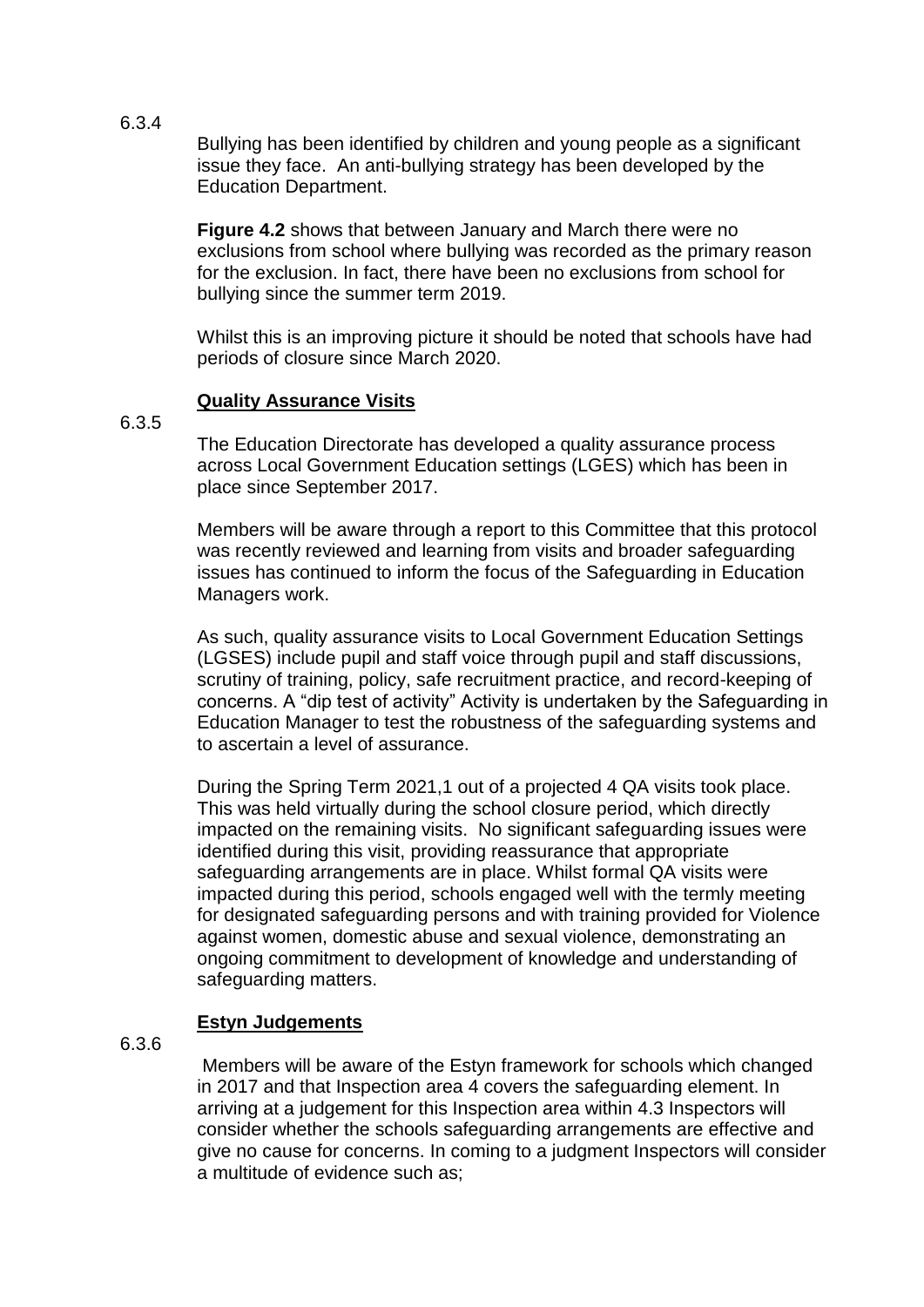- whether the schools safeguarding arrangements protect all children
- the arrangements for the safe recruitment of staff and volunteers
- how well the school promotes safe practices and a culture of safety
- whether the school complies with statutory guidance in discharging its safeguarding functions
- the arrangements of the management of bullying, harassment and discrimination reporting of physical interventions
- how well the school keeps pupil safe from radicalisation
- arrangements for the provision of pupils educated off site and;
- The health and safety of the school buildings and site.

**Figure 4.4: -** provides an overview of the Estyn judgements for schools inspected under the new arrangements from September 2017 up until March 2021. Estyn inspections have been suspended during the pandemic and therefore there is no change in the data in this report. However, moving forwards it is anticipated that Estyn visits will commence in the near future.

The table evidences that care support and guidance arrangements in nearly the majority of schools (5/9) are good or better, with 4 schools receiving adequate judgements. All schools inspected during the period were assessed as having suitable arrangements for safeguarding in place that meet requirements and give no cause for concern

# **Operation Encompass**

6.3.7 **Figure 4.5:** shows the number of domestic abuse incidents reported during the period During the period there were 141 occurrences involving 185 children. From the data received this time it is not possible to break this down further to understand the age profile of the children affected.

> Of these (185) children, a few (13.5% 25) experienced repeat incidents during the period.

However, of the children affected during the period:

- Very few (3.4% 4) cases were high risk
- A few cases (17.9% 21) were medium risk
- **Many cases (81.1% 95) were a low risk**

Risk is assessed on a case by case basis by a professional against a risk tool known as the Dash checklist. The purpose of the Dash risk checklist provides a consistent and simple tool for practitioners who work with adult victims of domestic abuse in order to help them identify those who are at high risk of harm and whose cases should be referred to a Marac meeting in order to manage their risk.

# **Compliance Reporting**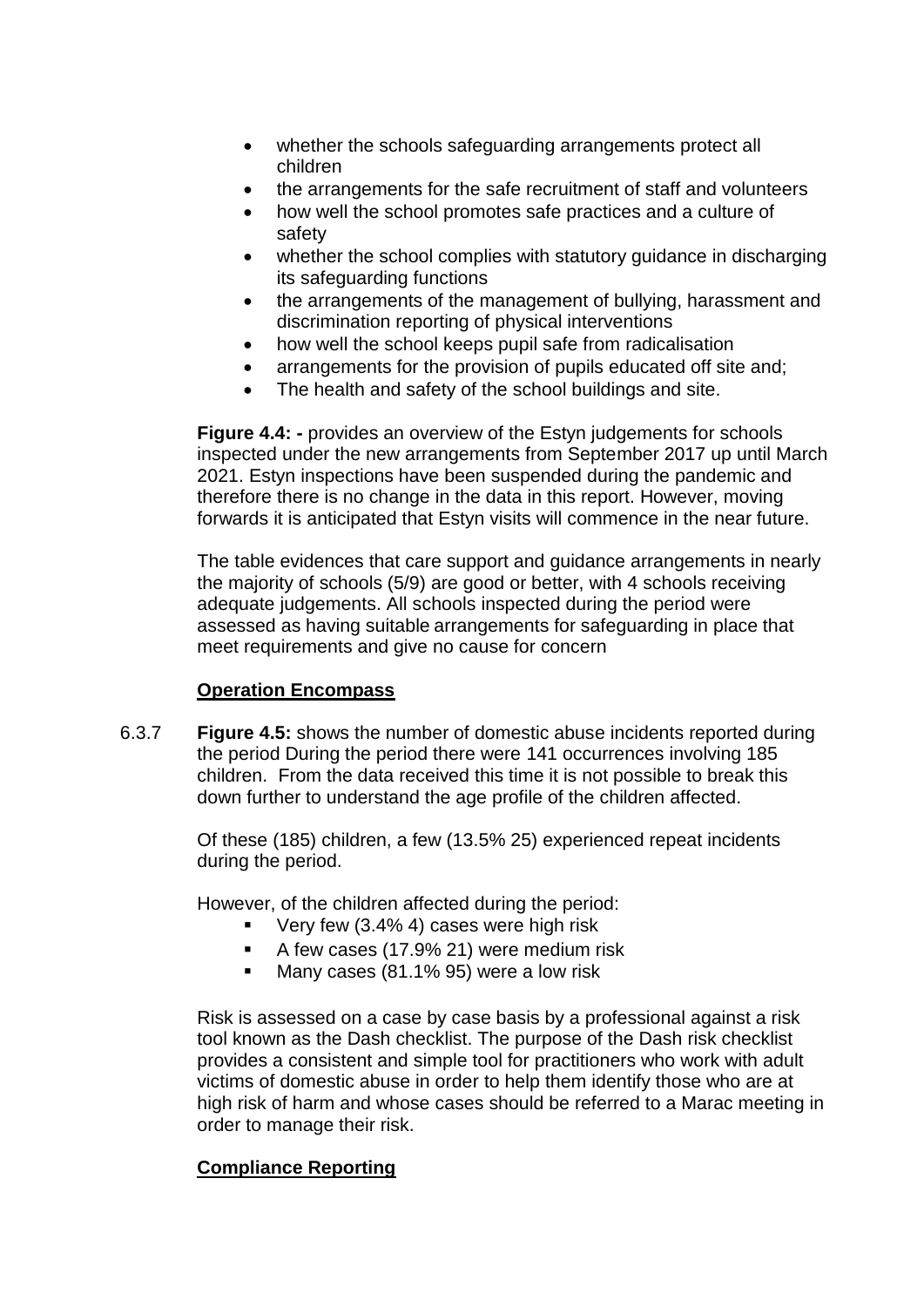The Police compliance target for recording the school name on the PPN is 90%. However, at the end of the current period the compliance rating has improved with a school compliance rate of 75.8%.

### **Elected Home Educated (EHE):**

6.3.8 Elective home education (EHE) is when parents decide to provide home based education for their child rather than sending them to school. Home educated children are therefore not registered at mainstream or special schools.

> Figure 4.6: The total number of children electively home educated as of 31st March 2021 was 94. At the same point in 2020 the number was 77.

Figure 4.7: sets out the number of secondary age pupils who have become EHE or who have returned to school from being EHE during the Summer, Autumn and Spring term. There is a decrease of 7 pupils coming out of school when compared to the data for the previous two terms.

Figure 4.8: sets out the number of additional pupils who have become EHE or who have returned to school from being EHE during the Spring Summer and Autumn term. There is an increase of 29 pupils coming out of school when compared to the data for the previous two terms.

Figure 4.9: provides a breakdown by year group of EHE pupils. The numbers of pupils in KS4 is the highest which is similar to the pattern across Wales where KS4 is the highest.

Members should note that there are appropriate processes in place to monitor elective home education with formal visits held to check on the suitability of education. However, whilst the number of EHE pupils overall has seen an increase this is similar to the rest of Wales.

### **School Attendance**

6.3.9 Figure 4.10 shows the primary and secondary attendance for the Spring term. Due to 'Covid' it would not be appropriate to compare the data to the same period last year as schools have only been open for hub provision for the majority of the Spring term. A comparison to other regions in the South East Wales has therefore been provided for members.

> It should be noted that it is difficult to have any accurate comparative data for the Spring term as both hub provision and schools reopening plans varied across the region.

**School Exclusions**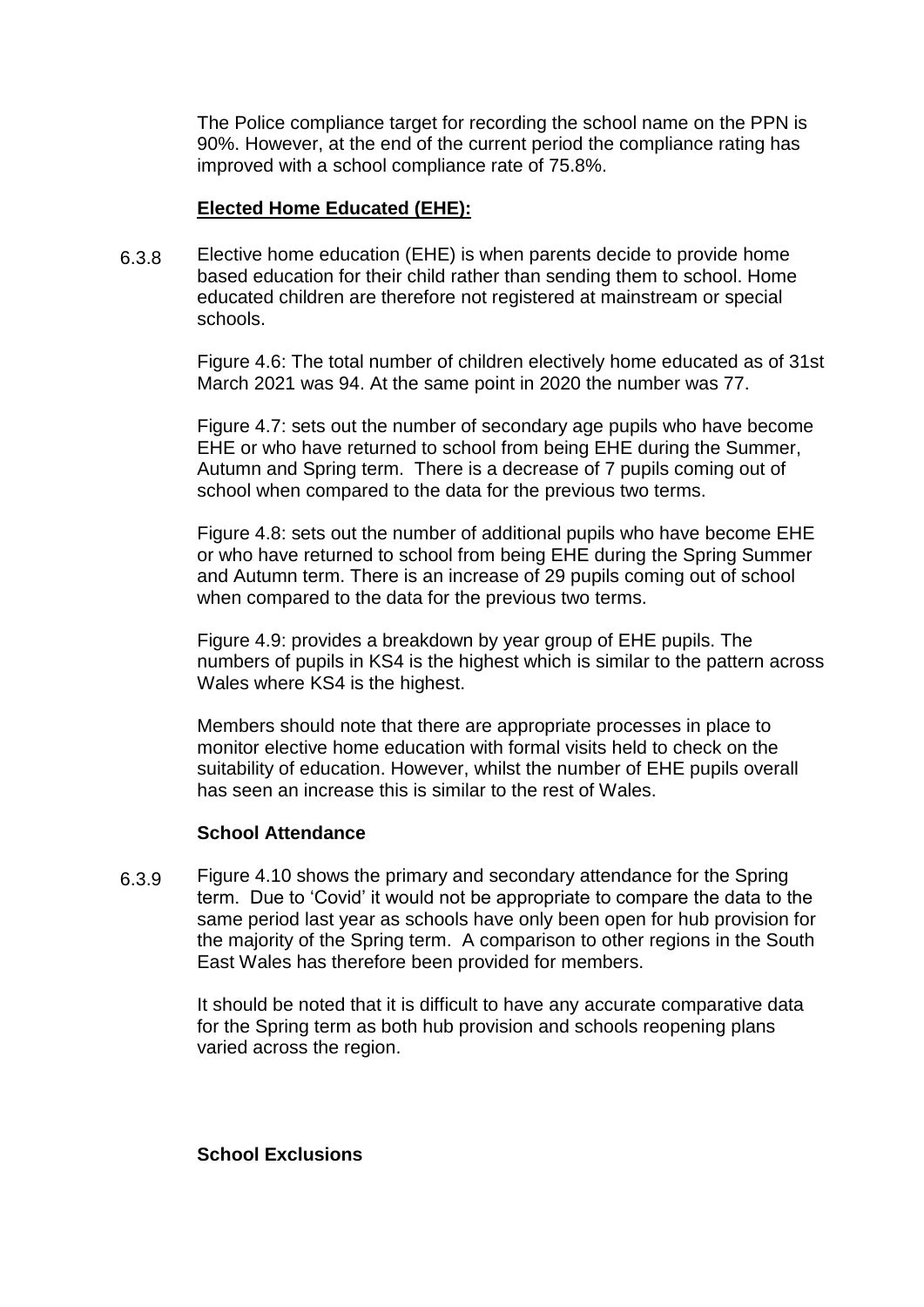6.3.10 Figure 4.11 shows the primary exclusion data for the Spring term. Whilst the number of exclusions are relatively low, the rate of exclusions is the 3<sup>rd</sup> highest in the consortia.

> Figure 4.12 shows the secondary exclusion data for the Spring term. Whilst the number of exclusions are low, the rate of exclusions is the 4th highest in the consortia.

> Due to 'Covid' it would not be appropriate to compare the data to the same period last year. A comparison to other regions in the South East Wales has therefore been provided for members.

### **Corporate – Education**

#### 6.4 **DBS Escalations**

6.4.1 Figure 5.1.1 provides the DBS escalations for the period. Within the education Directorate there are well established escalation process that are in place to manage any noncompliance issues of DBS or registration with EWC. This information along with other data such as training uptake, policy adoption etc is held on the Directorate safeguarding matrix that is monitored by the Safeguarding in Education Manager who produces a Fade report for consideration by Education DMT on a termly basis providing an overview of the position across the education directorate and schools.

> With reference to the 1 non-compliance issue regarding DBS this relates to an exam invigilator who is not working as the usual arrangements for exams were suspended this time last year.

### **VAWDA SV**

6.4.2 Figure 532 provides the training uptake for Group 1 training by schools. This confirms that the current level of take up is 77%

### **Expected outcome for the public**

7.1 Those children who are assessed to be at risk of harm are protected and safeguarded, and that the Local Authority adheres to legislation regarding statutory intervention.

#### **Involvement (consultation, engagement, participation)**

7.2 The development of the Corporate Safeguarding Policy and the Departmental Safeguarding Leads meetings which are due to be reconvened help ensure all departments within the Authority are aware of their responsibilities for safeguarding and are kept undated with any emerging issues or trends within safeguarding.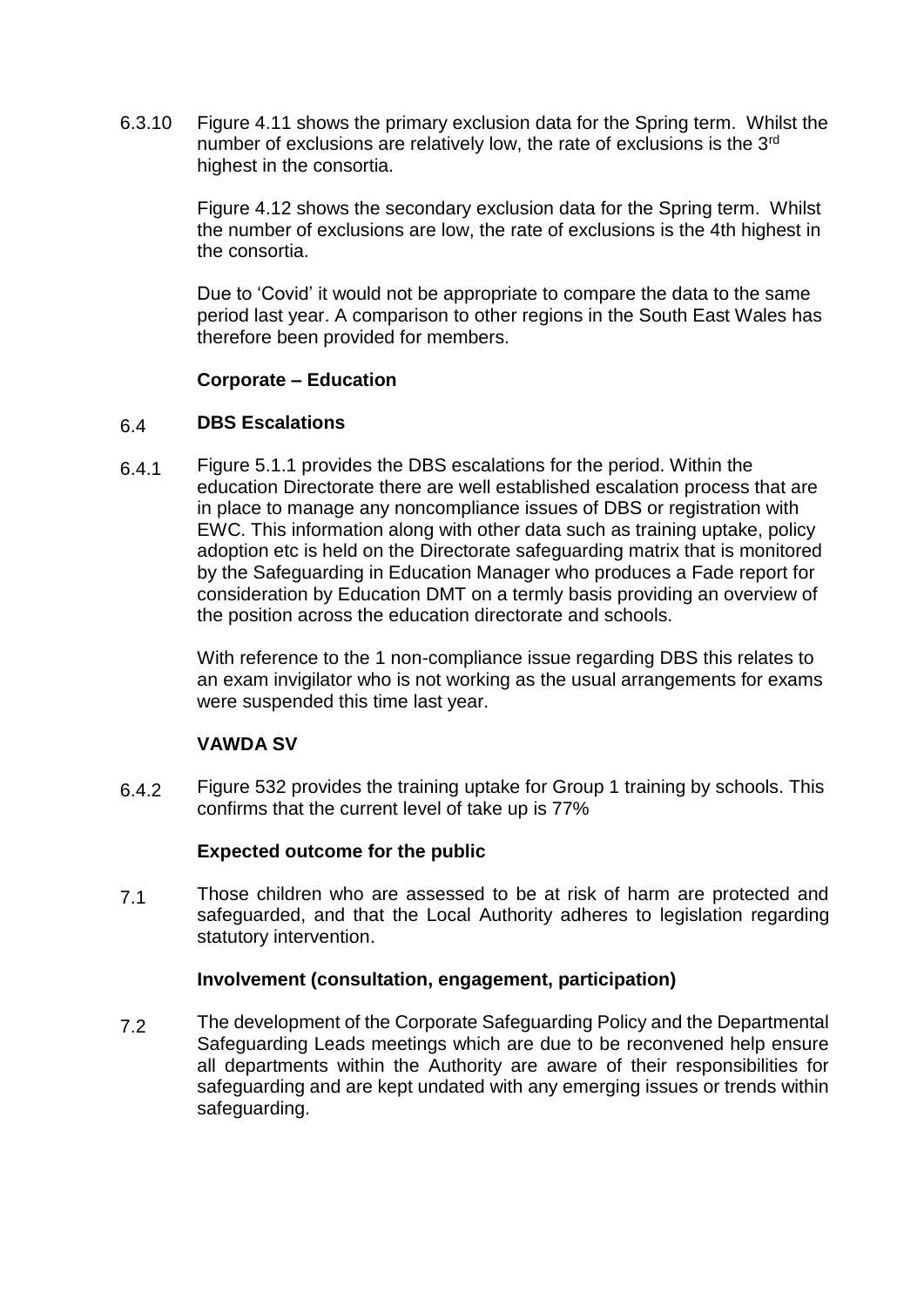Termly meetings also take place with the Safeguarding Leads from all the schools and monthly meetings take place between the safeguarding team and lead education staff.

The SEWSCB local Safeguarding Network group also reviews the safeguarding information to ensure all partner agencies are as fully aware as possible.

#### 7.3 **Thinking for the Long term (forward planning)**

The Annual Council Reporting Framework (ACRF) enables Social Services to plan for the future as spend, risk and performance is continuously reported on and provides a baseline of where the department is currently and where it needs to be in the future.

#### 7.4 **Preventative focus**

The work undertaken by the Social Services Directorate looks to promote a preventative approach to practice through early identification and intervention. Having a proactive rather than reactive approach to service planning can also help with planning resources.

Providing this report and the level of detailed safeguarding information to Scrutiny Committee enables members to ensure risks are identified and acted on.

#### 7.5 **Collaboration / partnership working**

The South East Wales Safeguarding Children's Board and its sub groups ensure a multi-agency collaborative approach to safeguarding. Blaenau Gwent fully participates in the Children's and Adults Safeguarding Boards.

Additionally, the Corporate Safeguarding Policy ensures each department has safeguarding leads and these meet together on a quarterly basis looking at safeguarding across the whole Authority. The Leisure Trust lead also participates in this meeting.

Throughout Q's 2 and 3 partnership working with the police continues to progress through the Early Action Together programme and the Operation Encompass initiative. The Detective Sergeant (DS) in post continues to make positive contributions to the safeguarding process. Strategy Discussions are now being held in a timely manner (within 24hours) and information relevant to safeguarding decision making happens in a much more efficient manner.

Regarding the quality assurance element to the DS role, it has been reported through the Early Action Together steering group meetings that the police are feeling better supported in the completion of the PPN's and this has been evidenced with the Information Advice and Assistance service as the quality of information in the PPN's is much improved